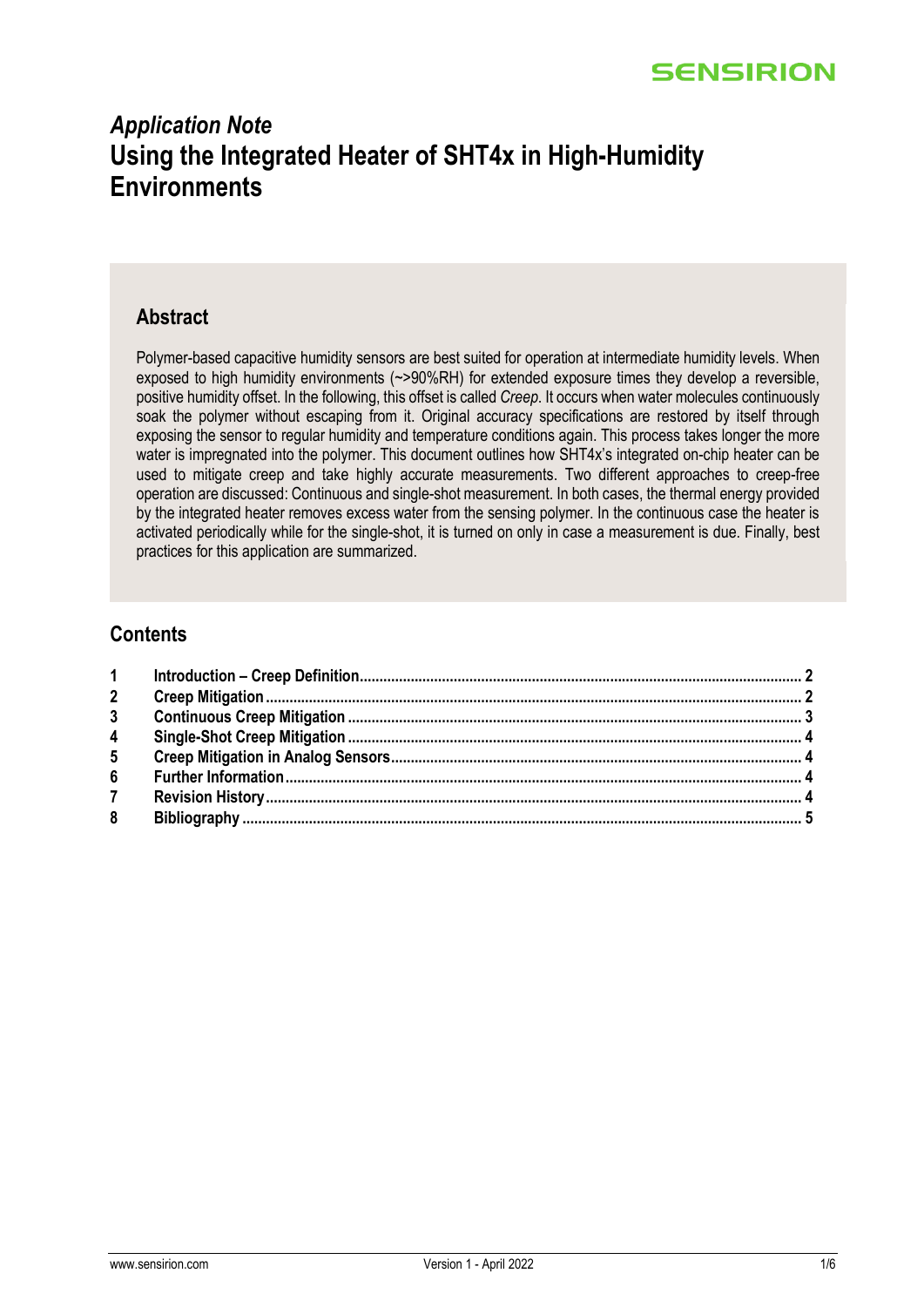## <span id="page-1-0"></span>**1 Creep Definition**

Polymer-based capacitive humidity sensors show best performances when operating within their recommended temperature and humidity range, i.e., 5 °C – 60 °C and 20 %RH – 80 %RH [1]. Long-term sensor exposure outside of these conditions, especially at relative humidity (RH) levels larger than 90%RH, may induce a reversible, positive RH offset. This effect will be called *Creep* in the following. Nevertheless, after returning into recommended operating conditions, the sensor gradually converges back to within accuracy specification by itself.

Sensirion defines the creep of a humidity sensor by its RH offset accumulated during exposure to 90%RH for 61 hours. The typical RH transient drift acquired over that period for different humidity sensors is illustrated in **[Figure 1](#page-1-2)**. To get a reproduceable quantification of a sensor's creep, the first 30 min and the last 60 min of the RH transient are averaged, respectively. The difference of these two average values is attributed to creep.



<span id="page-1-2"></span>**Figure 1** Creep comparison of multiple commercially available capacitive humidity sensors. All sensors are kept at 90 %RH over the whole measurement duration, and only the build-up of the creep offset is plotted here.

## <span id="page-1-1"></span>**2 Creep Mitigation**

#### **2.1 Scope and Applications**

This application note describes how creep can be efficiently mitigated when using Sensirion's SHT4x. It is achieved by heating the sensor using its integrated heater. Here, two different application scenarios are distinguished:

**I) Continuous creep mitigation.** The sensor is continuously exposed to a high relative humidity environment. Periodic heating of the sensor for a short period of time can reduce or even entirely mitigate creep.

**II) Single-Shot creep mitigation.** The sensor is exposed to an undefined environment, which might include a high relative humidity environment. Right before the measurement is taken, the heater is activated for a short period to reduce the effect of a potential creep offset.

**Note:** 

The usage of the heater enables reliable operation even in extreme environment. Moreover, no previous humidity information ("history") is needed when applying creep mitigation measures, making the SHT4x very versatile for many applications. However, it is worth to remind that the overall sensor's power consumption increases during the activation of the heater and that the sampling rate must be reduced.

#### **2.2 Test Setup and Heater Commands**

For evaluation two lots of SHT4x sensors were soldered on 1.5 mm thick printed circuit board (PCB). The PCB consists of FR-4 and the die pad of the sensors was not soldered to increase the peak temperature after the heat pulse. In the SHT4x family, a set of discrete heat powers and times is available to the user, see **[Table 1](#page-2-1)**. The assembled PCBs were kept in a controlled humidity environment for upcoming experiments. At a base temperature of 25°C the activation of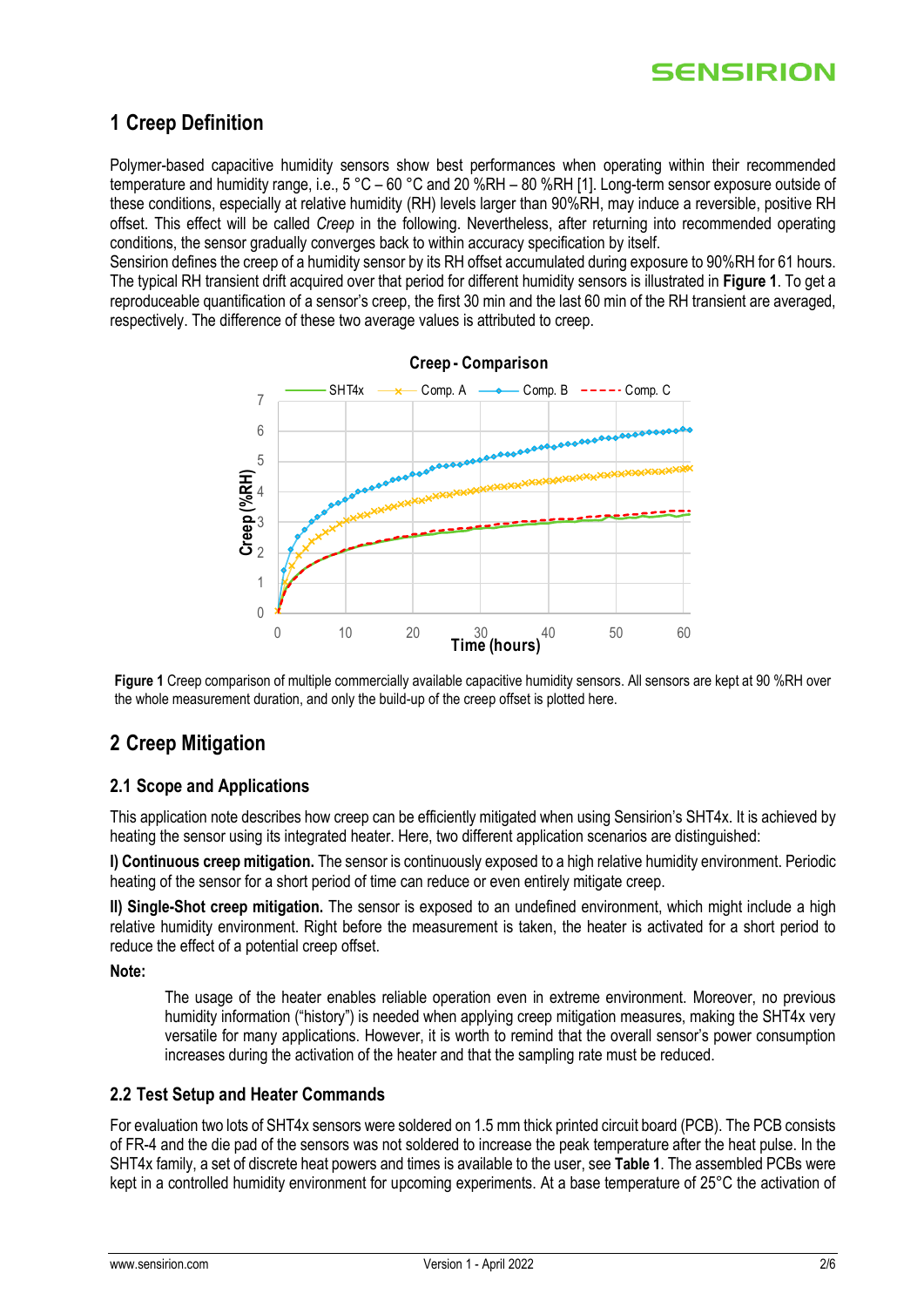the heater at a given power and for a given time results in an average temperature increase also summarized in **[Table](#page-2-1)  [1](#page-2-1)**.

| Command (hex)           | 0x15 | 0x1E | 0x24 | 0x2F | 0x32 | 0x39 |
|-------------------------|------|------|------|------|------|------|
| Heating Power (mW)      | 20   | 20   | 110  | 110  | 200  | 200  |
| Heating Duration (s)    | 0.1  | 1.0  | 0.1  | 1.0  | 0.1  | 1.0  |
| Average $\Delta T$ (°C] |      |      | 16   | 31   | 29   | 50   |

<span id="page-2-1"></span>**Table 1** SHT4x heater commands with related heating power, duration, and resulting temperature increase.

#### **Attention:**



The average temperature increase strongly depends on the heating commands, the thermal coupling to the sensor environment (thermal capacity, thermal conductivity) and on external parameters such as e.g., free and forced convection. The parameters listed in this Application Note were identified exemplarily for the described experimental setup. They shall serve as starting point for further device-specific engineering.

## <span id="page-2-0"></span>**3 Continuous Creep Mitigation**

If the sensor is permanently operated in high humidity environments, a periodic heater activation will mitigate the creep offset. To properly readout the correct value, the following scheme applies to each cycle execution: heating pulse, waiting time until thermal equilibrium is reached again (called equilibration time), read-out of creep-free RH signal. In this case, the highest measurement frequency is limited by the equilibration time for the sensor to reach ambient temperature again. It can be estimated by monitoring the temperature signal and comparing it to the temperature just before heating. Since the response time of the humidity sensor is temperature dependent, it is important to keep in mind that the results presented here were performed at 25 °C ambient temperature. In fact, the equilibration time would probably increase at temperatures below 25 °C because of the slower diffusion process of water molecules into the sensing polymer.

The creep reduction was evaluated exposing the sensors to 90 %RH over an extended period. With a periodic heating pulse of 200 mW for 1 second every minute and an equilibration time of 1min, **[Figure 2](#page-2-2)** shows that the creep offset can be almost completely compensated for.

In principle, since the creep mitigation works independently of "creep severity", it should always be possible to do this once the best parameters are found since they only depend on humidity and environment conditions.



<span id="page-2-2"></span>**Figure 2** Continuous creep mitigation results. Both sensors were allowed to creep at 90 %RH, with one of the two turned into a periodic heating scheme after t = 20h. The heated sensor shows a reading within typical specifications while the not heated sensor develops further creep offset. Creep mitigation was achieved with following, continuous heating cycle: A 200mW-1s-heating-pulse every minute.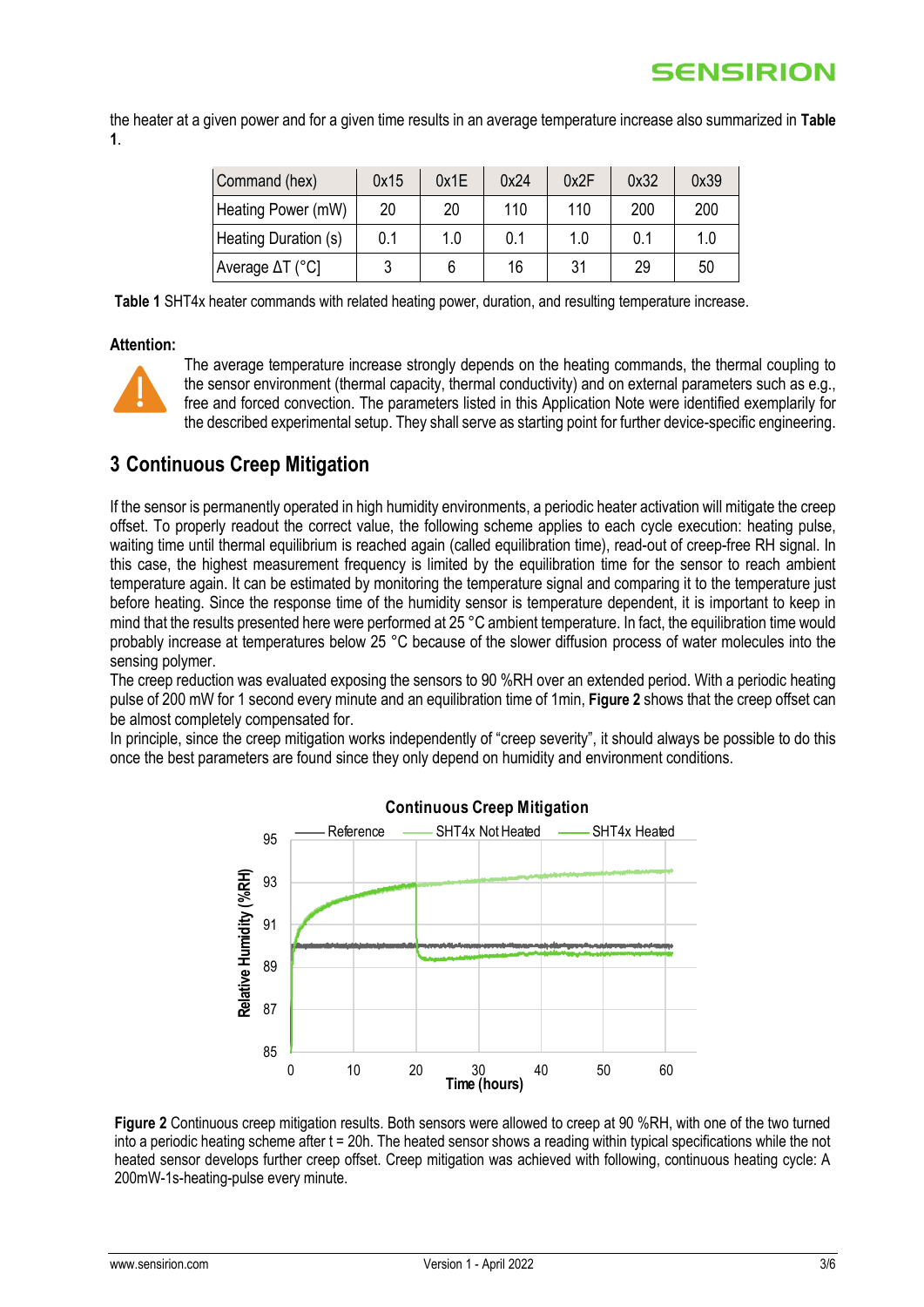## <span id="page-3-0"></span>**4 Single-Shot Creep Mitigation**

In case the humidity history of the sensor is not known several consecutive heating pulses are used to increase thermal activation of the water-soaked polymer. The heating phase is then followed by an equilibration time in which the temperature reaches ambient again. Once the sensor is cooled down, the creep mitigated RH value is ready to be read. For example, the results reported in **[Figure 3](#page-3-4)** were performed after an unknown sensor exposure to 90 %RH at 25 °C, causing the sensor to leave its typical specifications. In this case a heating period of 2 minutes using 200 mW pulses every two seconds was used. During the heating time, the RH signal is corrupted by the additional heat in the sensor. After a waiting time of two minutes, the sensor reports temperatures just as before the heating and is therefore equilibrated again. Now, the RH sensor can be operated within its typical specifications until the creep built-up gets significant again.



<span id="page-3-4"></span>**Figure 3** Single-shot creep mitigation of a pre-creeped sensor. At t = 0min a heating phase is started for two minutes. After a certain waiting time, "cooling", the sensor is in thermal equilibrium again. Then, RH readings within typical accuracy specifications can be taken.

In this scenario it is important to thoroughly evaluate the equilibration time that is necessary for a correct measurement. Quite generally, heating times of a few minutes have been prooved sufficient, however need application specific engineering.

### <span id="page-3-1"></span>**5 Creep Mitigation in Analog Sensors**

For all digital versions of the SHT4x family, controlling the heater is achieved through its I2C commands listed in **[Table](#page-2-1)  [1](#page-2-1)**. In the analog version of the SHT4x family, the heater cannot be switched on by sending an input from the master. However, an on-chip anti-creep option for pre-selection will be available, see (SHT4xI-Analog datasheet). Once powered up, the sensor will periodically heat according to the selected option enabling creep-free measurement also for analog sensors.

### <span id="page-3-2"></span>**6 Further Information**

For further reading on the SHT4x specifications, communication, and heater details, please consult the SHT4x datasheet provided on the Sensirion download center:<https://sensirion.com/products/downloads/>

### <span id="page-3-3"></span>**7 Revision History**

| Date                              | sion |      | $\sim$<br>iu <del>u</del> a  |
|-----------------------------------|------|------|------------------------------|
| מממ<br><br>April<br>LVLL<br>_____ |      | lalı | <br>antır<br><br>elease<br>. |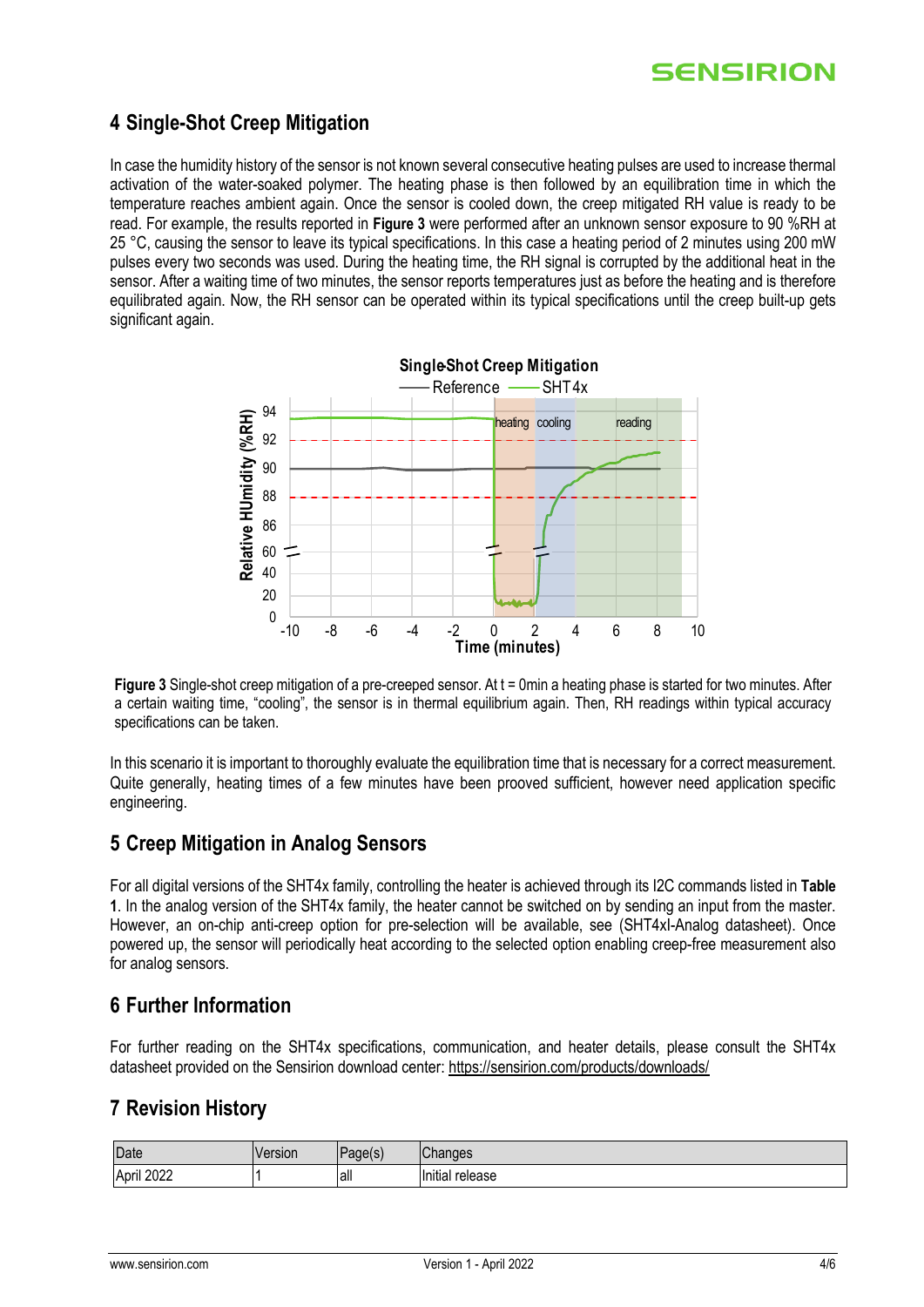## <span id="page-4-0"></span>**8 Bibliography**

[1] Sensirion, "SHT4x Datasheet," 2020. [Online]. Available: [Datasheet SHT4x \(sensirion.com\).](https://sensirion.com/media/documents/33FD6951/61641E1E/Sensirion_Humidity_Sensors_SHT4x_Datasheet.pdf)